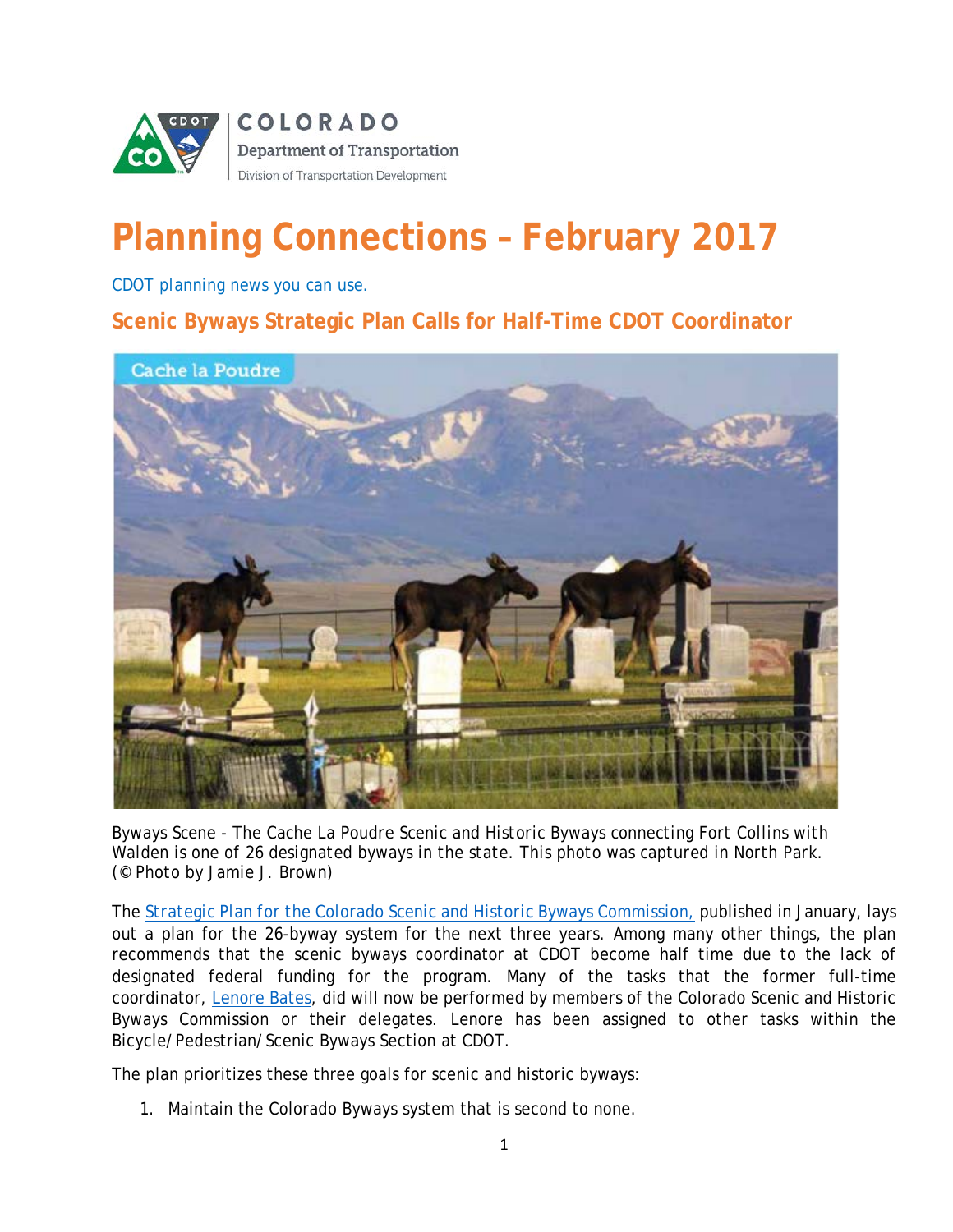- 2. Elevate the Colorado Byways system to become an important state asset for economic development and livability.
- 3. Ensure that each local byways is a fully functioning part of an excellent statewide system.

The plan is to guide the Colorado Scenic and Historic Byways Commission in its decision-making over the next three years to sustain Colorado Byways as a major state asset. Challenges and their resolution are:

- A home for the program CDOT continues to administer and complete previously awarded projects and staff the program with federal State Planning and Research funds. The program will continue to be housed at CDOT, but the byways commission will secure additional resources from other state and federal agencies to take the place of dedicated grant funding.
- New directions Over more than 20 years, the scenic byways program in Colorado has become the largest byways program in the country by number of nationally designated byways. Now, without federal National Scenic Byways Program grants, the byways and the byways commission need to focus on sustaining the system and enlarging its value to the communities the byways serve.



*Operations Resource – The E-Tool for Business Processes, available on the FHWA website, was among the tools mentioned at the business process mapping workshop that can help state departments of transportation improve travel reliability.*

### **A Tale of the Signal and the Plow: Workshop Attenders Get Prepared**

Transportation Systems Management & Operations (TSM&O) Division joined Maintenance and the Public Information Office on Feb. 1 in hosting a full-day business process mapping workshop to document the steps in responding to inclement weather and preparing for special events. Questions the workshop helped answer were, among others: How do the variable message boards get updated with roadway and weather information? Who turns on the ramp signals or closes a toll lane for bad weather? How does Maintenance know where and how many plows to deploy? (continued on p. 3)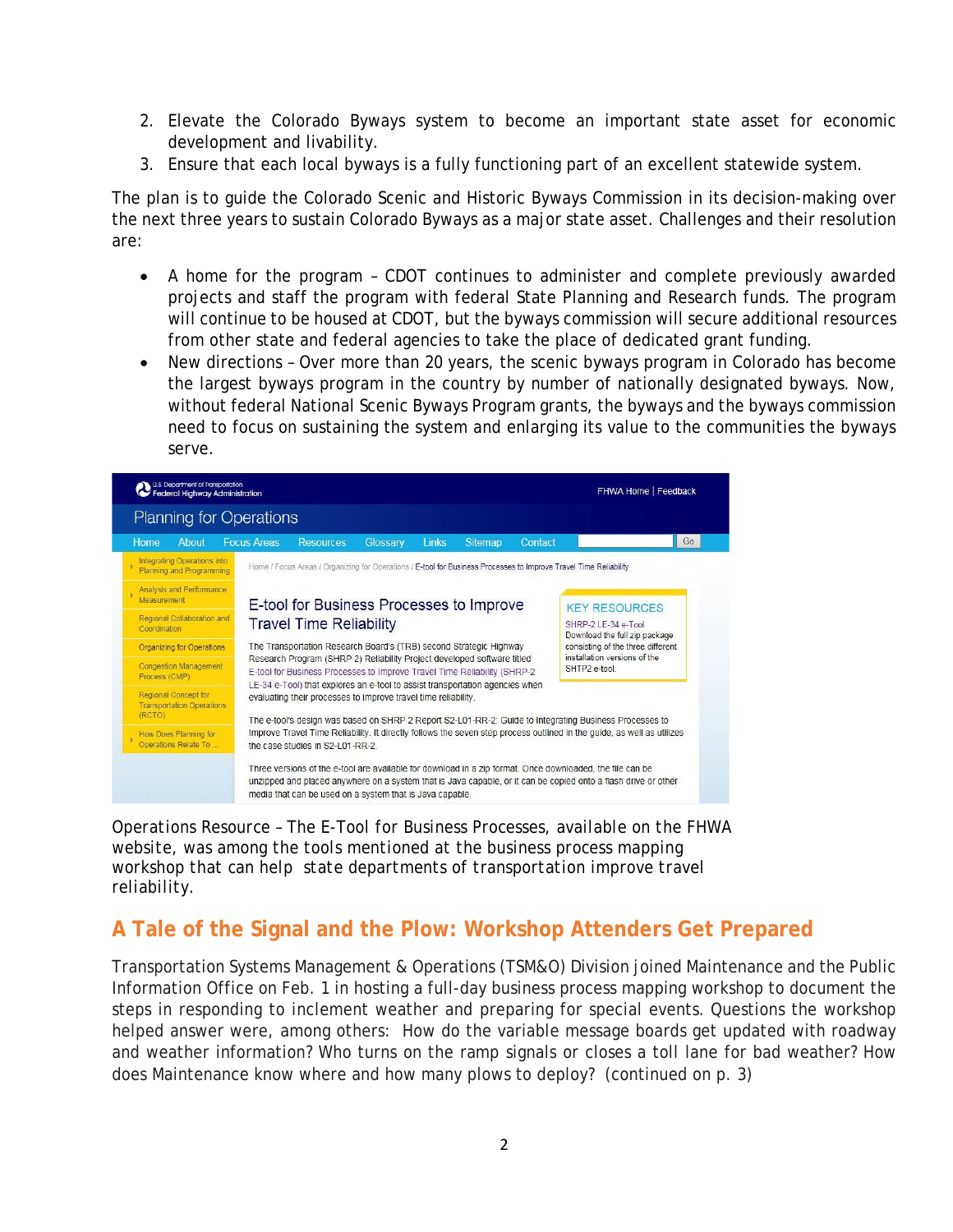The workshop focused on discussion of roles and responsibilities among TSM&O, Colorado Traffic Management Center, Emergency Management, the CDOT Regions, Office of Communications, the CDOT Regions, and Maintenance. Time spent in the workshop should pay off in improved communication and the ability to seamlessly work together during all levels of incidents. Improving the reliability of the transportation system, including winter operations readiness, was another workshop topic. Staff were building upon CDOT's recent efforts in implementing Pathfinder, an FHWA Every Day Counts initiative which focuses on providing clear and consistent impact-based messaging to the public.

Participants learned about key decision points, possible communication gaps, and areas of CDOT that provide a high level of service to the traveling public. Next steps will be to prepare a report to document the business process steps and perhaps conduct similar workshops with other local agency stakeholders. The Strategic Highway Research Program 2 (SHRP2) with American Association of State Highway and Transportation Officials (AASHTO) and Federal Highways Administration funded the workshop. SHRP2 was created to find strategic solutions to three national transportation challenges: improving highway safety, reducing congestion, and improving methods for renewing roads and bridges. Attendees included staff from CDOT, FHWA, and AASHTO, including former CDOT Chief Engineer Pam Hutton. For more information, contact [Lisa Streisfeld.](mailto:lisa.streisfeld@state.co.us)

#### **DTR Updates Committee on Plans, Ski Train, and Southwest Chief**

Planning and new and expanded rail service are only a few rail-related activities of the CDOT Division of Transit and Rail (DTR). In a written update to the CDOT Freight and Rail Committee after the Feb. 3 meeting was cancelled, Sharon Terranova reported that the Freight Rail Plan Working Group for the *2017 State Freight & Passenger Rail Plan* during February is reviewing preliminary economic and employment data and developing goals to support the vision for the rail plan. Another continuing rail plan is the Interregional Connectivity Study's investigation about the ability to operate intercity trains on light-rail train track through Regional Transportation District's Southeast Corridor and the Denver Tech Center to Denver Union Station and on commuter rail track North Metro and East corridors.

The Winter Park Express from Denver Union Station (DUS) to Winter Park began operating weekend service Jan. 7 for skiers and will continue through March 26. The train service allows skiers to leave DUS at 7 a.m. and return to the station at 6:40 p.m. CDOT contributed \$1.5 million match to upgrade the train platform, which is heated and accommodates 10-11 car trains.

For Amtrak's Southwest Chief line, construction to improve the rail line in Colorado and Kansas is mostly complete with the help of pre-award authority the Federal Railroad Administration gave in July 2016. Work on the New Mexico segment will begin in summer 2017. The possibility of a Southwest Chief reroute connecting La Junta to Pueblo is being considered. Amtrak forecasts that the reroute could result in 14,000 annual trips and around \$1.5 million in ticket sales for two operating scenarios: at current speed and at increased speed of 79 mph. And, a proposal in the Colorado Legislature would extend the tenure of the Southwest Chief Commission beyond its expiration date of June 30, 2017, and expand its authority to develop and operate a Front Range Rail System for passenger rail along the I-25 corridor. See the report.